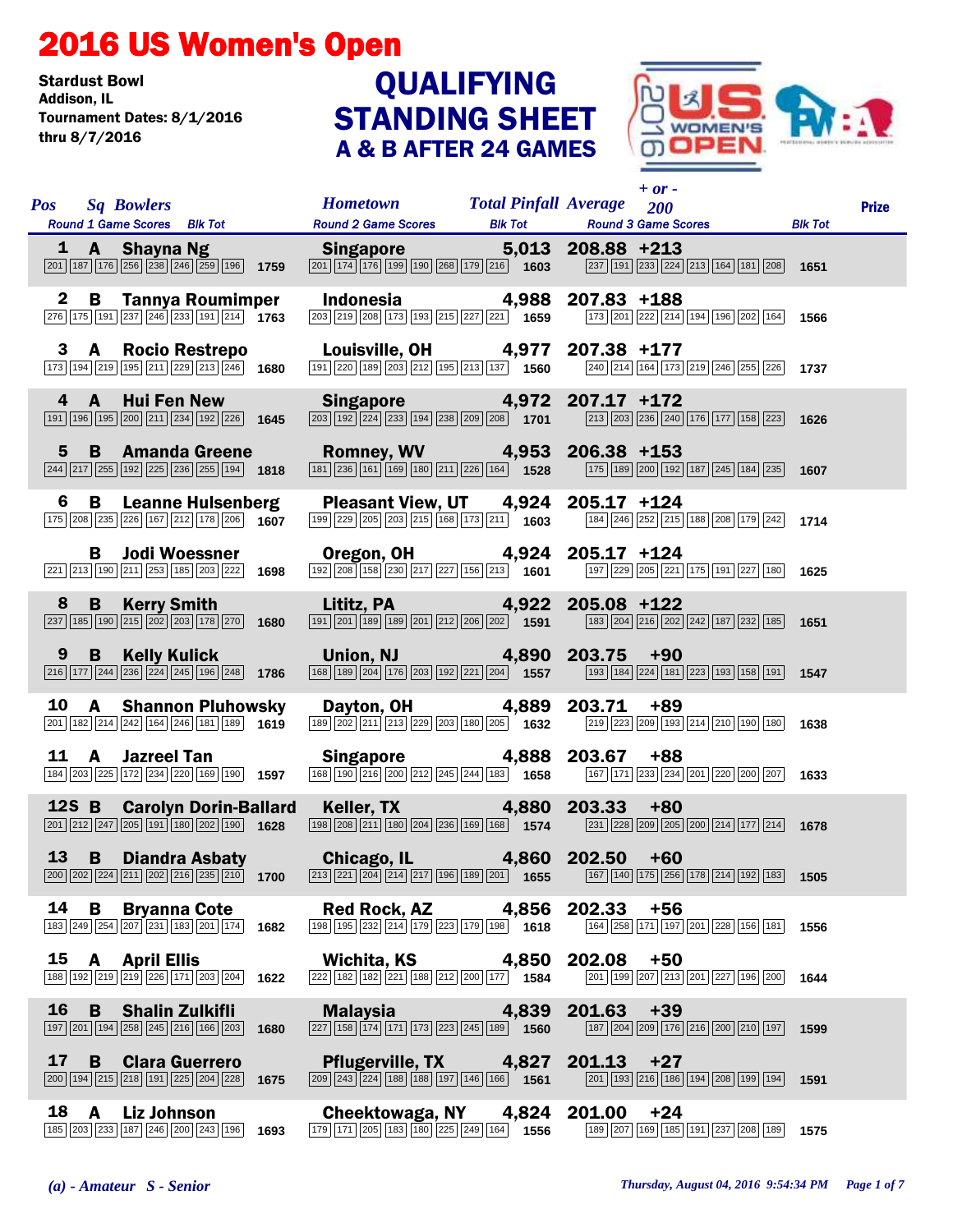|              |              |                                                                                                                                                        |  | <b>Hometown Total Pinfall Average</b>                                                                                                                                   |                |             | $+ or -$                                                                                                                             |                |              |
|--------------|--------------|--------------------------------------------------------------------------------------------------------------------------------------------------------|--|-------------------------------------------------------------------------------------------------------------------------------------------------------------------------|----------------|-------------|--------------------------------------------------------------------------------------------------------------------------------------|----------------|--------------|
| <b>Pos</b>   |              | <b>Sq Bowlers</b><br>Round 1 Game Scores Blk Tot                                                                                                       |  | <b>Round 2 Game Scores</b>                                                                                                                                              | <b>Blk Tot</b> |             | 200<br><b>Round 3 Game Scores</b>                                                                                                    | <b>Blk Tot</b> | <b>Prize</b> |
| 19           |              | A Jodi Gawlik (a)<br>163 223 224 170 187 212 218 162 1559                                                                                              |  | Schaumburg, IL 4,815 200.63<br>$\boxed{191}$ $\boxed{224}$ $\boxed{223}$ $\boxed{218}$ $\boxed{220}$ $\boxed{208}$ $\boxed{181}$ $\boxed{204}$ <b>1669</b>              |                |             | $+15$<br>213 208 208 161 188 214 215 180 1587                                                                                        |                |              |
| 20           | B            | Daria Pajak (a)<br>$\boxed{224}\boxed{226}\boxed{182}\boxed{167}\boxed{167}\boxed{202}\boxed{227}\boxed{201}\boxed{1}$ 1596                            |  | Poland 4,811 200.46<br>$\boxed{212}$ $\boxed{193}$ $\boxed{193}$ $\boxed{222}$ $\boxed{148}$ $\boxed{221}$ $\boxed{187}$ $\boxed{211}$ <b>1587</b>                      |                |             | $+11$<br>$\boxed{169}$ $\boxed{199}$ $\boxed{191}$ $\boxed{203}$ $\boxed{216}$ $\boxed{205}$ $\boxed{245}$ $\boxed{200}$ <b>1628</b> |                |              |
| $21 \quad A$ |              | <b>Danielle McEwan</b><br>$\boxed{247}$ $\boxed{204}$ $\boxed{195}$ $\boxed{188}$ $\boxed{209}$ $\boxed{178}$ $\boxed{197}$ $\boxed{220}$ <b>1638</b>  |  | <b>Stony Point, NY</b> 4,798 199.92<br>244 194 166 214 185 237 210 188 1638 210 185                                                                                     |                |             | $-2$<br>$\boxed{210}$ 185 190 175 152 214 224 172 1522                                                                               |                |              |
| 22           | A            | <b>Kaidee Sutphin</b><br>208 218 202 172 238 193 172 268 1671                                                                                          |  | Mount Dora, FL 4,794<br>$\boxed{217}$ $\boxed{233}$ $\boxed{164}$ $\boxed{180}$ $\boxed{182}$ $\boxed{192}$ $\boxed{167}$ $\boxed{152}$ <b>1487</b>                     |                | 199.75      | -6<br>208 244 217 178 213 220 174 182 1636                                                                                           |                |              |
| 23           | <b>B</b>     | <b>Missy Parkin</b><br>$\boxed{211}\boxed{177}\boxed{210}\boxed{181}\boxed{195}\boxed{196}\boxed{211}\boxed{226}$ 1607                                 |  | <b>Laguna Hills, CA 4,792 199.67</b> -8<br>189 210 202 179 189 190 193 213 1565 231 185 195 256 180 165 211 197                                                         |                |             |                                                                                                                                      | 1620           |              |
| 24           | B            | <b>Jennifer Higgins</b><br>$\boxed{177}$ $\boxed{219}$ $\boxed{206}$ $\boxed{256}$ $\boxed{197}$ $\boxed{184}$ $\boxed{180}$ $\boxed{172}$ <b>1591</b> |  | Westerville, OH 4,791<br>$\boxed{222}\boxed{254}\boxed{230}\boxed{154}\boxed{234}\boxed{232}\boxed{198}\boxed{211}$ <b>1735</b>                                         |                | 199.63      | $-9$<br>167 184 170 189 213 192 183 167 1465                                                                                         |                |              |
| 25           | B —          | <b>Sydney Brummett (a)</b><br>$\boxed{203}$ 170 $\boxed{269}$ 174 $\boxed{225}$ 178 $\boxed{265}$ 243 1727                                             |  | Fort Wayne, IN 4,775 198.96<br>$\boxed{183}$ $\boxed{179}$ $\boxed{237}$ $\boxed{169}$ $\boxed{216}$ $\boxed{141}$ $\boxed{198}$ $\boxed{207}$ <b>1530</b>              |                |             | $-25$<br>192 171 192 190 216 191 180 186 1518                                                                                        |                |              |
| 26           | A            | <b>Josie Earnest</b><br>233 157 193 214 193 225 259 180 1654                                                                                           |  | Nashville, TN 4,772<br>$\boxed{171}$ $\boxed{183}$ $\boxed{224}$ $\boxed{189}$ $\boxed{185}$ $\boxed{189}$ $\boxed{208}$ $\boxed{188}$ <b>1537</b>                      |                | 198.83      | $-28$<br>205 178 195 196 221 186 180 220                                                                                             | 1581           |              |
| 27           | B            | Liz Kuhlkin<br>$\boxed{215}$ $\boxed{167}$ $\boxed{217}$ $\boxed{201}$ $\boxed{172}$ $\boxed{209}$ $\boxed{192}$ $\boxed{190}$ <b>1563</b>             |  | Schenectady, NY 4,770 198.75<br>$\boxed{195}$ $\boxed{188}$ $\boxed{167}$ $\boxed{191}$ $\boxed{203}$ $\boxed{224}$ $\boxed{192}$ $\boxed{170}$ $\boxed{1}$ <b>1530</b> |                |             | $-30$<br>167 194 175 265 210 220 233 213 1677                                                                                        |                |              |
| 28           | B            | Allie Ijams<br>$\boxed{224}$ 196 185 222 236 217 200 151 1631                                                                                          |  | Wichita, KS 4,769<br>$\boxed{135}$ $\boxed{180}$ $\boxed{182}$ $\boxed{243}$ $\boxed{266}$ $\boxed{210}$ $\boxed{189}$ $\boxed{159}$ $\boxed{1564}$                     |                | 198.71      | $-31$<br>197 191 178 256 187 184 202 179 1574                                                                                        |                |              |
| 29           | B            | <b>Ashly Galante</b><br>$\boxed{222}\boxed{182}\boxed{213}\boxed{206}\boxed{154}\boxed{178}\boxed{233}\boxed{170}$ 1558                                |  | Palm Harbor, FL 4,764 198.50<br>$\overline{235}$ 184 175 165 199 243 199 229 1629                                                                                       |                |             | $-36$<br>170 203 188 239 150 192 204 231 1577                                                                                        |                |              |
| 30           | В            | <b>Maria Rodriguez</b><br>$\boxed{223}\boxed{225}\boxed{241}\boxed{193}\boxed{193}\boxed{187}\boxed{178}\boxed{218}$ 1658                              |  | Austin, TX<br>$\boxed{177}$ $\boxed{206}$ $\boxed{209}$ $\boxed{222}$ $\boxed{183}$ $\boxed{166}$ $\boxed{203}$ $\boxed{210}$ $\boxed{1576}$                            | 4,757          | 198.21      | $-43$<br>173 170 234 176 201 170 204 195 1523                                                                                        |                |              |
| 31           | В            | Marcia Kloempken (a)<br>$\overline{ 247   212   235   187   216   234   179   171 }$ 1681                                                              |  | Pleasant View, UT 4,736 197.33 -64<br>183   188   204   171   196   186   212   212   1552   126   192   164   196   211   190   219   205                              |                |             |                                                                                                                                      | 1503           |              |
| 32           | $\mathbf{A}$ | Lynda Barnes<br>$\boxed{204}\boxed{214}\boxed{203}\boxed{202}\boxed{237}\boxed{203}\boxed{188}\boxed{183}$ 1634                                        |  | Double Oak, TX 4,729<br>$\boxed{211}\boxed{217}\boxed{233}\boxed{222}\boxed{161}\boxed{185}\boxed{175}\boxed{214}$ 1618                                                 |                | 197.04      | $-71$<br>[194] 203   169   169   197   173   155   217   1477                                                                        |                |              |
| 33           | B            | <b>Shannon Sellens (a)</b><br>189 217 216 198 174 171 199 244 1608                                                                                     |  | Copiague, NY 4,728<br>$\frac{1}{188} \sqrt{188} \sqrt{232} \sqrt{236} \sqrt{218} \sqrt{170} \sqrt{167}$                                                                 |                | 197.00      | $-72$<br>201   183   196   200   176   169   180   235                                                                               | 1540           |              |
| 34           | В            | <b>Valerie Calberry (a)</b><br>189 199 201 244 227 238 182 247 1727                                                                                    |  | Derry, NH<br>$\boxed{144}$ $\boxed{159}$ $\boxed{215}$ $\boxed{203}$ $\boxed{178}$ $\boxed{209}$ $\boxed{199}$ $\boxed{216}$ 1523                                       | 4,725          | 196.88      | $-75$<br>$\boxed{211}$ 161 185 175 202 154 184 203                                                                                   | 1475           |              |
| 35           | $\mathbf{A}$ | <b>Stephanie Martins</b><br>167 168 156 205 207 185 205 215 1508                                                                                       |  | <b>Brazil</b><br>192 175 218 207 192 178 210 210 1582                                                                                                                   | 4,724          | 196.83      | $-76$<br>185 184 203 235 173 223 232 199                                                                                             | 1634           |              |
| 36           | B            | <b>Kristina Szczerbinski</b><br>207   183   195   183   238   200   224   176   1606                                                                   |  | North Tonawanda, NY 4,721<br>$\boxed{172}\boxed{204}\boxed{192}\boxed{168}\boxed{204}\boxed{192}\boxed{194}\boxed{220}$ 1546                                            |                | 196.71      | $-79$<br>$\boxed{233}\ \boxed{201}\ \boxed{171}\ \boxed{155}\ \boxed{166}\ \boxed{223}\ \boxed{225}\ \boxed{195}$                    | 1569           |              |
|              | В            | Diana Zavjalova<br>$\boxed{174}$ $\boxed{200}$ $\boxed{189}$ $\boxed{210}$ $\boxed{202}$ $\boxed{210}$ $\boxed{188}$ $\boxed{201}$ 1574                |  | Latvia<br>$\boxed{206}$ $\boxed{199}$ $\boxed{215}$ $\boxed{211}$ $\boxed{217}$ $\boxed{187}$ $\boxed{179}$ $\boxed{181}$ $\boxed{1595}$                                | 4,721          | 196.71      | $-79$<br>186 178 209 202 208 200 212 157 1552                                                                                        |                |              |
| 38           | A            | <b>Erin McCarthy</b><br>$\boxed{224}$ 161 $\boxed{266}$ 193 194 215 231 213 1697                                                                       |  | Omaha, NE<br>$\boxed{174}$ $\boxed{198}$ $\boxed{235}$ $\boxed{179}$ $\boxed{167}$ $\boxed{208}$ $\boxed{181}$ $\boxed{173}$ $\boxed{1515}$                             | 4,705          | 196.04      | $-95$<br>180 202 191 209 207 195 152 157                                                                                             | 1493           |              |
| 39S A        |              | Johanna Puentes (a)<br>$\boxed{227}$ 187 147 176 192 164 223 164 1480                                                                                  |  | <b>Colombia</b><br>162 196 193 222 193 226 235 212 1639                                                                                                                 | 4,699          | 195.79 -101 | 214 228 172 182 181 175 194 234                                                                                                      | 1580           |              |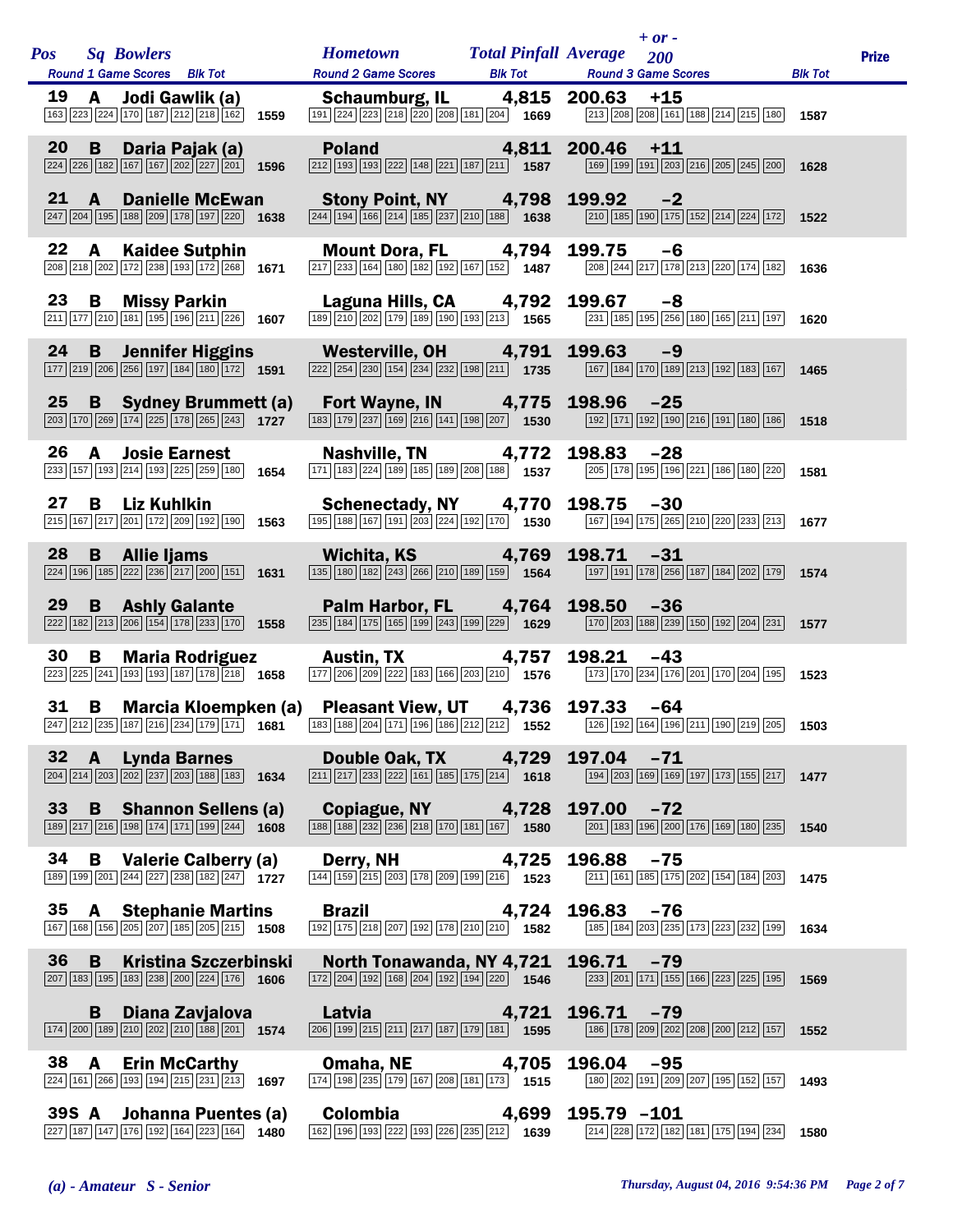| <b>Pos</b> |                      | <b>Sq Bowlers</b><br>Round 1 Game Scores Blk Tot                                                                                                                   |      | <b>Hometown</b><br><b>Round 2 Game Scores</b>                                                                                                                                          | <b>Total Pinfall Average</b><br><b>Blk Tot</b> |                | $+ or -$<br>200<br><b>Round 3 Game Scores</b>                                                                               | <b>Blk Tot</b> | <b>Prize</b> |
|------------|----------------------|--------------------------------------------------------------------------------------------------------------------------------------------------------------------|------|----------------------------------------------------------------------------------------------------------------------------------------------------------------------------------------|------------------------------------------------|----------------|-----------------------------------------------------------------------------------------------------------------------------|----------------|--------------|
| 40         | B                    | <b>Megan Kelly</b><br>169 228 200 193 176 201 173 214 1554                                                                                                         |      | Dayton, OH<br>$\boxed{217}$ $\boxed{185}$ $\boxed{181}$ $\boxed{148}$ $\boxed{229}$ $\boxed{242}$ $\boxed{191}$ $\boxed{269}$ <b>1662</b>                                              | 4,692                                          | $195.50 - 108$ | $\boxed{209}$ 170 201 190 181 199 158 168 1476                                                                              |                |              |
| 41         | $\mathbf{A}$         | <b>Kamilah Dammers</b><br>196 190 161 206 229 211 227 193 1613                                                                                                     |      | <b>Aruba</b><br>$\boxed{195}$ $\boxed{164}$ $\boxed{212}$ $\boxed{176}$ $\boxed{191}$ $\boxed{209}$ $\boxed{204}$ $\boxed{215}$ <b>1566</b>                                            | 4,691                                          | 195.46 -109    | 198 211 178 156 160 176 216 217 1512                                                                                        |                |              |
| 42         | A                    | <b>Summer Jasmin</b><br>173 168 215 193 185 200 205 191 1530                                                                                                       |      | Beckley, WV 4,687<br>$\boxed{258}\ \boxed{185}\ \boxed{188}\ \boxed{209}\ \boxed{252}\ \boxed{243}\ \boxed{200}\ \boxed{170}\ \tag{1705}$                                              |                                                | $195.29 - 113$ | 167 155 170 226 164 184 175 211                                                                                             | 1452           |              |
| 43         | A                    | <b>Brittany Smith (a)</b><br>$\overline{223}\overline{231}\overline{171}\overline{171}\overline{215}\overline{146}\overline{210}\overline{182}\overline{164}$ 1542 |      | Des Moines, IA 4,683<br>$\boxed{129}$ $\boxed{219}$ $\boxed{166}$ $\boxed{193}$ $\boxed{185}$ $\boxed{223}$ $\boxed{190}$ $\boxed{183}$ $\boxed{1488}$                                 |                                                | $195.13 - 117$ | $\boxed{204}$ 181 $\boxed{210}$ 180 $\boxed{265}$ 193 $\boxed{224}$ 196 1653                                                |                |              |
| 44         | $\mathbf{A}$         | <b>Pamela Alvarez</b><br>200 156 203 221 165 197 138 226 1506                                                                                                      |      | Ensenada, CA 4,676<br>$\boxed{180}$ $\boxed{195}$ $\boxed{214}$ $\boxed{201}$ $\boxed{181}$ $\boxed{243}$ $\boxed{188}$ $\boxed{192}$ <b>1594</b>                                      |                                                | $194.83 - 124$ | [191] 234 165 183 258 175 202 168 1576                                                                                      |                |              |
| 45         |                      | <b>A</b> Shannon O'Keefe<br>201 192 184 181 177 168 195 190                                                                                                        | 1488 | O'Fallon, IL 4,671 194.63 -129<br>$\boxed{221}\boxed{215}\boxed{184}\boxed{202}\boxed{207}\boxed{172}\boxed{163}\boxed{206}$ <b>1570</b>                                               |                                                |                | $\boxed{193}$ $\boxed{197}$ $\boxed{204}$ $\boxed{211}$ $\boxed{204}$ $\boxed{215}$ $\boxed{204}$ $\boxed{185}$ <b>1613</b> |                |              |
| 46         | B                    | <b>Brandi Branka</b><br>161 193 222 213 235 173 254 186 1637                                                                                                       |      | Momence, IL 4,670<br>191 204 189 165 202 210 166 214 1541                                                                                                                              |                                                | 194.58 -130    | 183 153 182 248 175 172 200 179 1492                                                                                        |                |              |
| 47         | B<br><b>Cut Line</b> | <b>Stefanie Johnson</b><br>202 210 170 236 180 233 175 196 1602                                                                                                    |      | Grand Prairie, TX 4,665 194.38 -135<br>196 206 157 202 170 186 161 216 1494                                                                                                            |                                                |                | 191 206 207 222 209 185 170 179 1569                                                                                        |                |              |
| 48         | B                    | <b>Natalie Cortese</b><br>$\overline{225}$ 148 213 242 151 243 176 205 1603                                                                                        |      | Hoffman Estates, IL 4,662<br>$\overline{182}$ 175 246 167 211 224 164 189 1558                                                                                                         |                                                | $194.25 - 138$ | 189 193 187 164 256 160 183 169                                                                                             |                | \$1,550      |
| 49         |                      | A Cherie Tan<br>157 203 162 175 199 205 221 192 1514                                                                                                               |      | Singapore 4,647<br>$\boxed{200}$ 178 169 177 203 184 206 193 1510                                                                                                                      |                                                | $193.63 - 153$ | 213 218 206 222 203 177 227 157                                                                                             | 1501<br>1623   | \$1,525      |
| 50         | B                    | <b>Sandra Gongora</b><br>181 211 195 192 160 248 190 169 1546                                                                                                      |      | <b>Mexico</b><br>$\boxed{162}\boxed{217}\boxed{187}\boxed{160}\boxed{173}\boxed{177}\boxed{226}\boxed{188}$ 1490                                                                       | 4,642                                          | 193.42 -158    | 182 182 158 191 247 257 176 213                                                                                             | 1606           | \$1,500      |
| 51         | B                    | <b>Samantha Schaden</b><br>162 195 228 174 173 166 236 183 1517                                                                                                    |      | Baltimore, MD 4,636 193.17 -164<br>$\boxed{170}$ $\boxed{128}$ $\boxed{207}$ $\boxed{223}$ $\boxed{168}$ $\boxed{207}$ $\boxed{215}$ $\boxed{162}$ $\boxed{1480}$                      |                                                |                | 257 235 197 218 184 183 185 180                                                                                             | 1639           | \$1,475      |
|            |                      | 168 169 167 200 198 187 158 236 1483                                                                                                                               |      | 52 B Courtney Johnston (a) Joliet, IL 4,631 192.96 -169<br>$\boxed{205}$ $\boxed{203}$ $\boxed{191}$ $\boxed{233}$ $\boxed{164}$ $\boxed{177}$ $\boxed{193}$ $\boxed{194}$ <b>1560</b> |                                                |                | 232 194 234 213 197 171 160 187 1588                                                                                        |                | \$1,450      |
| 53         |                      | <b>B</b> Amanda Cortese (a)<br>$\boxed{213}\boxed{247}\boxed{163}\boxed{191}\boxed{182}\boxed{201}\boxed{198}\boxed{234}$ 1629                                     |      | Hoffman Estates, IL 4,628 192.83 -172<br>$\boxed{177}$ $\boxed{175}$ $\boxed{220}$ $\boxed{178}$ $\boxed{226}$ $\boxed{181}$ $\boxed{194}$ $\boxed{194}$ <b>1545</b>                   |                                                |                | 191 181 155 214 174 149 158 232 1454                                                                                        |                | \$1,425      |
| 54         | B                    | Mariana Ayala<br>191 209 223 177 205 211 198 186 1600                                                                                                              |      | Euless, TX 4,626<br>225 188 188 188 172 159 189 179 1488                                                                                                                               |                                                | $192.75 - 174$ | 186 238 197 163 191 194 197 172                                                                                             | 1538           | \$1,400      |
|            |                      | <b>Cash Line</b>                                                                                                                                                   |      |                                                                                                                                                                                        |                                                |                |                                                                                                                             |                |              |
|            |                      | 55 A Sarah Lokker<br>191 182 148 183 199 238 220 193 1554                                                                                                          |      | New Baltimore, MI 4,619<br>$\boxed{169}$ $\boxed{226}$ $\boxed{202}$ $\boxed{173}$ $\boxed{206}$ $\boxed{182}$ $\boxed{208}$ $\boxed{216}$ <b>1582</b>                                 |                                                | 192.46 -181    | 179 215 195 167 176 155 209 187                                                                                             | 1483           |              |
|            |                      | 56 A Anneli Blomqvist<br>182 212 179 216 197 155 201 154 1496                                                                                                      |      | <b>Sweden Sweden</b><br>$\boxed{240}$ $\boxed{152}$ $\boxed{189}$ $\boxed{184}$ $\boxed{175}$ $\boxed{213}$ $\boxed{192}$ $\boxed{173}$ <b>1518</b>                                    | 4,616                                          | 192.33 -184    | $\boxed{180}$ $\boxed{189}$ $\boxed{225}$ $\boxed{216}$ $\boxed{170}$ $\boxed{212}$ $\boxed{200}$ $\boxed{210}$ <b>1602</b> |                |              |
| 57         | <b>A</b>             | <b>Ingellimar Beasley</b><br>$\boxed{170}$ $\boxed{178}$ $\boxed{179}$ $\boxed{194}$ $\boxed{185}$ $\boxed{208}$ $\boxed{193}$ $\boxed{207}$ 1514                  |      | Clarksville, TN 4,606<br>$\boxed{235}$ $\boxed{212}$ $\boxed{170}$ $\boxed{222}$ $\boxed{168}$ $\boxed{168}$ $\boxed{160}$ $\boxed{183}$ $\boxed{163}$                                 |                                                | 191.92 -194    | 204 195 206 205 189 204 186 185 1574                                                                                        |                |              |
| 58         | B                    | <b>Kayla Bandy</b><br>161   185   214   204   205   190   159   204                                                                                                | 1522 | Salisbury, MD 4,604<br>$\boxed{202}$ $\boxed{169}$ $\boxed{176}$ $\boxed{180}$ $\boxed{175}$ $\boxed{162}$ $\boxed{201}$ $\boxed{244}$ 1509                                            |                                                | 191.83 -196    | 168 169 170 199 205 212 213 237 1573                                                                                        |                |              |
| 59         | В                    | <b>Cassandra Leuthold</b><br>212 219 201 191 178 202 167 170                                                                                                       | 1540 | Black Hawk, SD 4,597<br>$\boxed{214}$ $\boxed{188}$ $\boxed{158}$ $\boxed{180}$ $\boxed{211}$ $\boxed{142}$ $\boxed{176}$ $\boxed{154}$ 1423                                           |                                                | 191.54 -203    | 180 181 205 228 225 222 227 166                                                                                             | 1634           |              |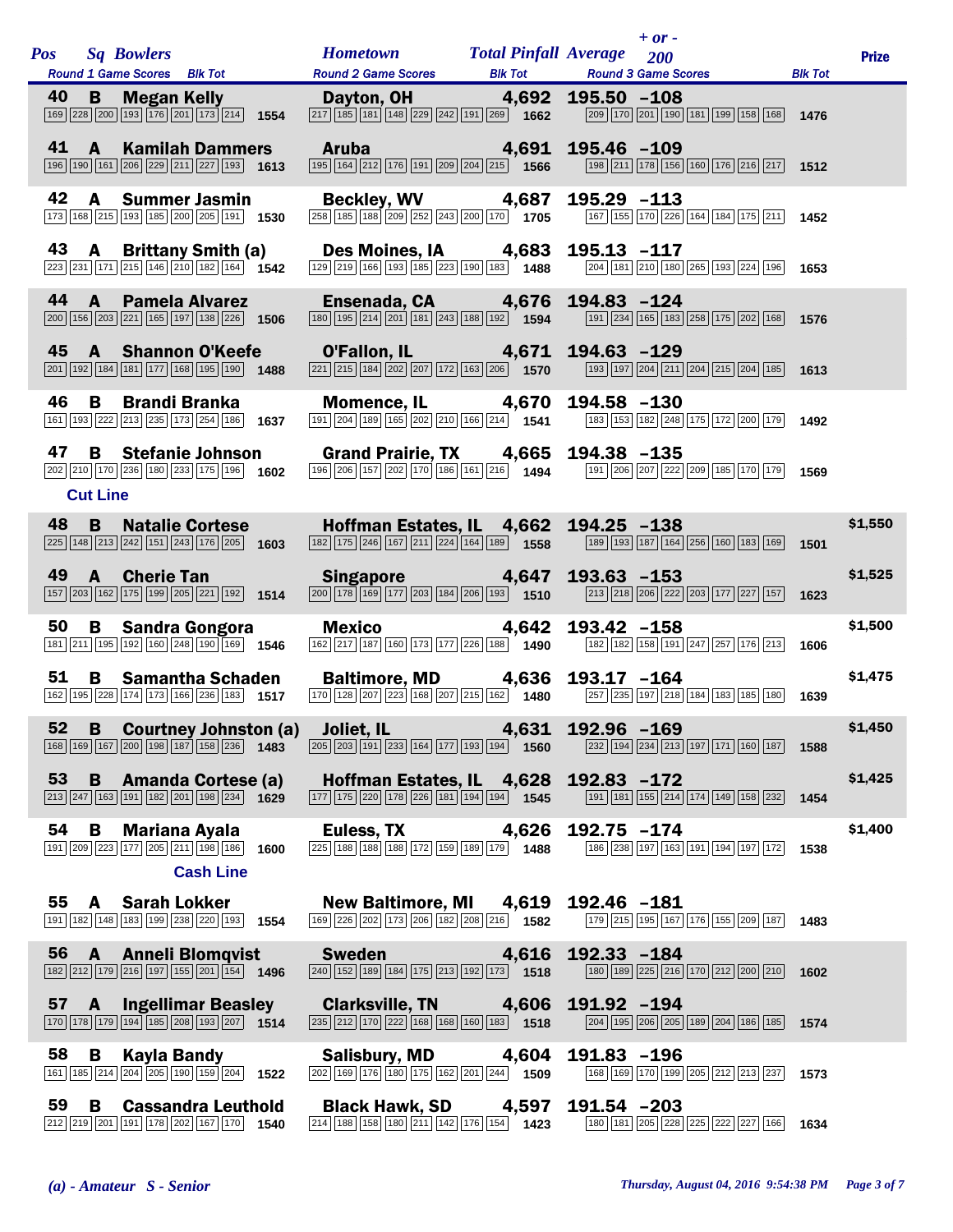| <b>Pos</b> |                | <b>Sq Bowlers</b>                                                                                                                                             |  | <b>Hometown</b>                                                                                                                                                      | <b>Total Pinfall Average</b> |                | $+ or -$<br>200                                                                                                             |                | <b>Prize</b> |
|------------|----------------|---------------------------------------------------------------------------------------------------------------------------------------------------------------|--|----------------------------------------------------------------------------------------------------------------------------------------------------------------------|------------------------------|----------------|-----------------------------------------------------------------------------------------------------------------------------|----------------|--------------|
| 60         | $\mathbf{A}$   | Round 1 Game Scores Blk Tot<br><b>Chenoa Rhoades (a)</b>                                                                                                      |  | <b>Round 2 Game Scores</b><br>Wichita, KS 4,583                                                                                                                      | <b>Blk Tot</b>               | 190.96 -217    | <b>Round 3 Game Scores</b>                                                                                                  | <b>Blk Tot</b> |              |
|            |                | 184 243 181 236 207 183 189 202 1625                                                                                                                          |  | 194 186 192 213 183 226 194 187 1575                                                                                                                                 |                              |                | [168] 206 [141] 158 [177] 194 [179] 160 1383                                                                                |                |              |
| 61         |                | <b>B</b> Sierra Kanemoto (a)<br>$\boxed{180}\boxed{217}\boxed{223}\boxed{168}\boxed{179}\boxed{178}\boxed{194}\boxed{194}$ 1533                               |  | Riverside, OH 4,573<br>$\boxed{171} \boxed{175} \boxed{152} \boxed{202} \boxed{203} \boxed{201} \boxed{196} \boxed{171}$ <b>1481</b>                                 |                              | 190.54 -227    | 186 180 212 258 154 218 166 185 1559                                                                                        |                |              |
| 62         | B              | Sammi Hagerman (a)<br>$\overline{ 228   227   173   166   158   161   212   217 }$ 1542                                                                       |  | Loves Park, IL 4,571<br>$\boxed{177}$ $\boxed{171}$ $\boxed{186}$ $\boxed{162}$ $\boxed{182}$ $\boxed{235}$ $\boxed{256}$ $\boxed{194}$ $\boxed{1563}$               |                              | 190.46 -229    | 194 201 171 190 200 164 155 191                                                                                             | 1466           |              |
| 63         | A              | <b>Lindsay Boomershine</b><br>158 211 204 214 181 178 170 249 1565                                                                                            |  | <b>Perry, UT</b> 4,561<br>$\boxed{146}\boxed{201}\boxed{178}\boxed{189}\boxed{180}\boxed{207}\boxed{140}\boxed{203}$ 1444                                            |                              | 190.04 -239    | 200 229 222 182 177 162 202 178 1552                                                                                        |                |              |
| 64         | A              | $\boxed{172}$ $\boxed{246}$ $\boxed{188}$ $\boxed{145}$ $\boxed{195}$ $\boxed{192}$ $\boxed{189}$ $\boxed{190}$ $\boxed{1517}$                                |  | Megan Szczepanski (a) Lockport, IL 4,558<br>$\sqrt{193 \cdot 188 \cdot 203 \cdot 203 \cdot 178 \cdot 175 \cdot 156 \cdot 205}}$ 1501                                 |                              | 189.92 -242    | 208 175 210 169 152 235 212 179 1540                                                                                        |                |              |
| 65         | $\mathbf{A}$   | <b>Nicole Bower</b><br>169 165 181 186 166 165 197 192 1421                                                                                                   |  | Camp Hill, PA 4,554<br>$\overline{ 256 } 203   149   245   182   212   183   213 $ 1643                                                                              |                              | 189.75 -246    | $\boxed{208}$ 150 143 230 219 192 168 180                                                                                   | 1490           |              |
|            | В              | <b>Maggie Suchoski (a)</b><br>$\overline{224}$ $\overline{216}$ $\overline{202}$ 159 $\overline{203}$ $\overline{246}$ $\overline{204}$ $\overline{227}$ 1681 |  | <b>East Moline, IL</b> 4,554<br>155 179 219 135 186 193 166 158 1391                                                                                                 |                              | $189.75 - 246$ | 184 155 180 215 182 185 177 204                                                                                             | 1482           |              |
| 67         | B.             | 147 182 207 195 200 218 195 184 1528                                                                                                                          |  | Anggie Ramirez-Perea Austin, TX 4,547<br>$\overline{ 203 } 152 $ $\overline{ 225 } 199 $ $\overline{ 174 } 190 $ $\overline{ 184 } 191 $ <b>1518</b>                 |                              | 189.46 -253    | $\boxed{192}$ $\boxed{177}$ $\boxed{236}$ $\boxed{211}$ $\boxed{206}$ $\boxed{144}$ $\boxed{145}$ $\boxed{190}$ <b>1501</b> |                |              |
| 68         | $\mathbf{A}$   | <b>Sabrena Divis</b><br>179 195 201 179 193 199 191 182 1519                                                                                                  |  | Gillette, WY 4,544<br>$\boxed{210}$ $\boxed{192}$ $\boxed{184}$ $\boxed{150}$ $\boxed{204}$ $\boxed{193}$ $\boxed{223}$ $\boxed{182}$ <b>1538</b>                    |                              | 189.33 -256    | 183 193 188 175 213 158 203 174 1487                                                                                        |                |              |
| 69         | $\mathbf{A}$   | <b>Elysia Current</b><br>$\boxed{156}$ $\boxed{178}$ $\boxed{206}$ $\boxed{171}$ $\boxed{154}$ $\boxed{236}$ $\boxed{203}$ $\boxed{202}$ <b>1506</b>          |  | Ephrata, PA 4,543<br>$\overline{197}$ 190 181 210 214 244 210 172 1618                                                                                               |                              | 189.29 -257    | 151 172 222 154 182 175 170 193 1419                                                                                        |                |              |
| 70         | A              | <b>Ashley Rucker</b><br>$\boxed{212}$ $\boxed{206}$ $\boxed{164}$ $\boxed{164}$ $\boxed{194}$ $\boxed{179}$ $\boxed{171}$ $\boxed{193}$ <b>1483</b>           |  | Bartlesville, OK 4,542<br>$\boxed{200}$ 175 213 168 184 216 182 192 1930                                                                                             |                              | $189.25 - 258$ | 170 205 176 192 183 236 173 194                                                                                             | 1529           |              |
| 71         | B              | <b>Brittany Himmelreich</b><br>193 167 206 157 125 165 157 158 1328                                                                                           |  | Cressona, PA 4,541<br>$\overline{259}$ $\overline{226}$ 180 193 245 177 185 216 1681                                                                                 |                              | 189.21 -259    | 157 178 185 175 204 225 249 159 1532                                                                                        |                |              |
| 72         |                |                                                                                                                                                               |  | A Sandra Andersson (a) Sweden 4,510<br>238 151 234 139 234 139 234 139 200 139 1607 206 148 174 220 201 170 151 160 181 200 189 189 246 179 179 179 184 156 160 1473 |                              | 187.92 -290    |                                                                                                                             |                |              |
| 73         | $\mathbf{A}$   | <b>Aumi Guerra</b><br>185 174 174 185 179 164 209 172 1442                                                                                                    |  | Dominican Republic 4,507<br>$\boxed{219}$ $\boxed{174}$ $\boxed{186}$ $\boxed{203}$ $\boxed{201}$ $\boxed{199}$ $\boxed{181}$ $\boxed{219}$ <b>1582</b>              |                              | 187.79 -293    | [173] 212 180 164 161 217 132 244 1483                                                                                      |                |              |
|            |                | <b>74 A</b> Trisha Reid (a)<br>[181] [180] [184] [182] [186] [191] [176] [172] 1452                                                                           |  | Columbus, OH 4,504<br>$\overline{224}\overline{179}\overline{178}\overline{168}\overline{178}\overline{178}\overline{208}\overline{29}\overline{243}$ 1576           |                              | 187.67 -296    | 256 177 177 169 163 179 185 170                                                                                             | 1476           |              |
| 75         | B              | Kayla Crawford (a)<br>$\boxed{202}$ 191 146 185 177 207 212 187 1507                                                                                          |  | Silvis, IL<br>$\boxed{236}$ 186 188 157 169 204 204 170 1514                                                                                                         | 4,502                        | 187.58 -298    | 204 186 204 189 170 169 167 192                                                                                             | 1481           |              |
| 76         | B              | Daria Kovalova<br>197 181 177 209 193 179 192 171 1499                                                                                                        |  | Wichita, KS<br>$\boxed{212}$ $\boxed{209}$ $\boxed{181}$ $\boxed{156}$ $\boxed{191}$ $\boxed{200}$ $\boxed{201}$ $\boxed{177}$ <b>1527</b>                           | 4,498                        | 187.42 -302    | 236 156 199 192 180 193 150 166 1472                                                                                        |                |              |
| 77         | $\overline{A}$ | <b>Kristin Quah</b><br>$\boxed{150}\boxed{207}\boxed{151}\boxed{198}\boxed{203}\boxed{204}\boxed{201}\boxed{200}$ 1514                                        |  | Singapore 4,497<br>$\boxed{201}$ $\boxed{203}$ $\boxed{189}$ $\boxed{167}$ $\boxed{176}$ $\boxed{213}$ $\boxed{181}$ $\boxed{190}$ 1520                              |                              | 187.38 -303    | 181 158 212 181 203 202 154 172                                                                                             | 1463           |              |
| 78         | B              | <b>Blair Blumenscheid</b><br>202 136 186 204 168 163 161 148 1368                                                                                             |  | <b>Columbus, OH</b><br>$\boxed{183}\boxed{224}\boxed{176}\boxed{234}\boxed{222}\boxed{195}\boxed{210}\boxed{191}$ 1635                                               | 4,494                        | $187.25 - 306$ | 181   183   204   226   165   200   140   192                                                                               | 1491           |              |
| 79         | A              | Amanda Van Duyn (a)<br>193 168 224 182 234 153 222 188 1564                                                                                                   |  | Whitewater, WI<br>178 179 190 169 176 192 173 202 1459                                                                                                               | 4,486                        | $186.92 - 314$ | 156 195 179 227 153 172 173 208                                                                                             | 1463           |              |
| 80         | A              | Juliana Franco (a)<br>220 164 203 168 197 179 190 157 1478                                                                                                    |  | Colombia<br>$\boxed{180}$ $\boxed{234}$ $\boxed{159}$ $\boxed{171}$ $\boxed{181}$ $\boxed{187}$ $\boxed{194}$ $\boxed{149}$ <b>1455</b>                              | 4,485                        | 186.88 -315    | $\boxed{218}$ 189 $\boxed{213}$ 173 187 202 202 168 1552                                                                    |                |              |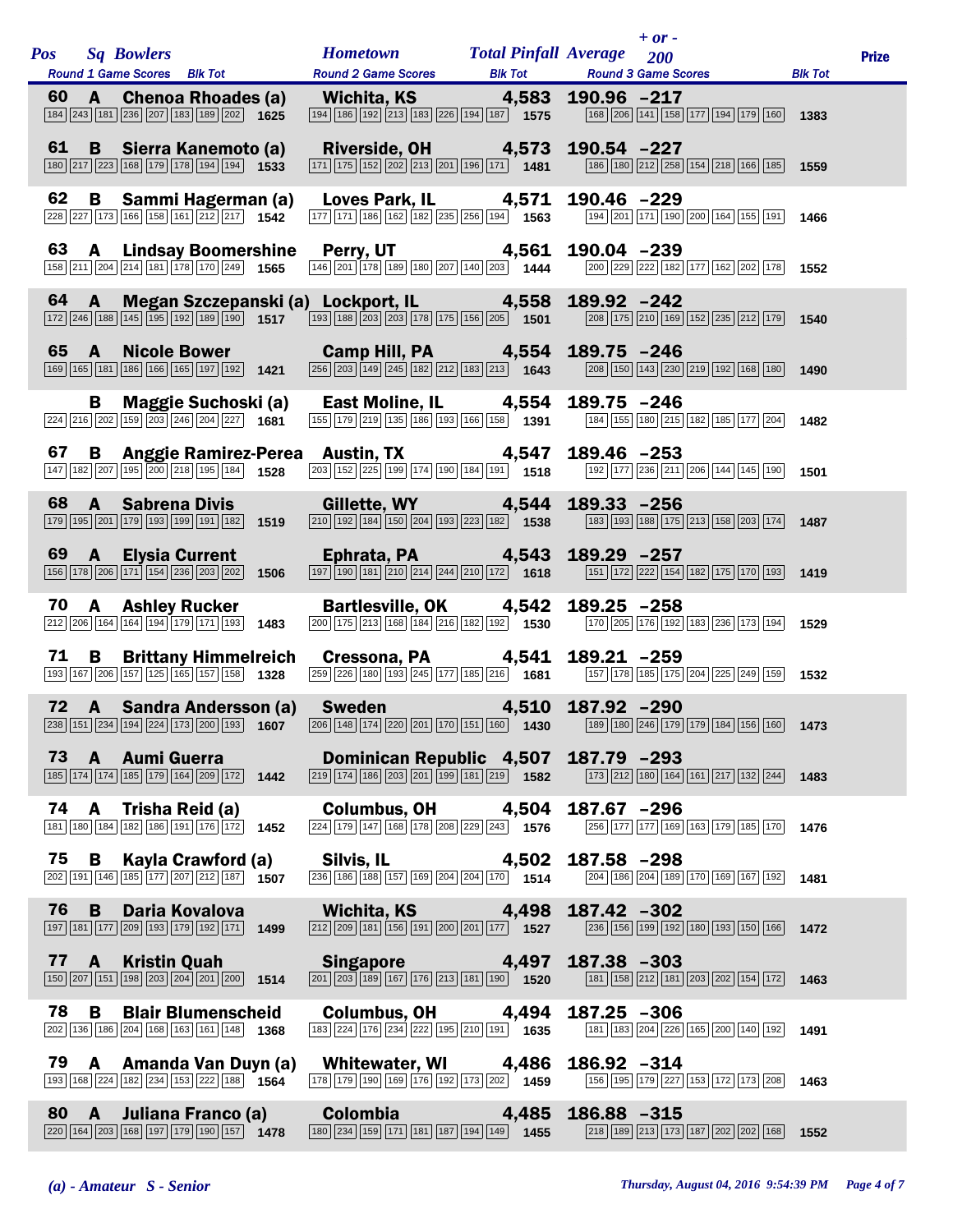|     |              | Pos Sq Bowlers<br><b>Round 1 Game Scores</b> Blk Tot                                                                                          |      | <b>Hometown</b><br><b>Round 2 Game Scores</b>                                                                                                                                                                                                       | <b>Total Pinfall Average</b><br><b>Blk Tot</b> | <b>Round 3 Game Scores</b> | $+$ or $-$<br>200 |                                                                                                                 | <b>Blk Tot</b> | <b>Prize</b> |
|-----|--------------|-----------------------------------------------------------------------------------------------------------------------------------------------|------|-----------------------------------------------------------------------------------------------------------------------------------------------------------------------------------------------------------------------------------------------------|------------------------------------------------|----------------------------|-------------------|-----------------------------------------------------------------------------------------------------------------|----------------|--------------|
|     | A            | Nina Flack (a)<br>$\boxed{197}$ $\boxed{201}$ $\boxed{173}$ $\boxed{191}$ $\boxed{193}$ $\boxed{194}$ $\boxed{213}$ $\boxed{189}$ <b>1551</b> |      | Sweden<br>182 176 180 175 204 200 165 146 1428                                                                                                                                                                                                      | 4,485                                          | $186.88 - 315$             |                   | 165 189 154 185 196 237 198 182 1506                                                                            |                |              |
| 82  | A            | Jordan Newham (a)<br>246 183 159 172 197 168 194 181 1500                                                                                     |      | <b>Aurora, IL</b> 4,480<br>$\frac{1}{\sqrt{158}}\left[\frac{1}{198}\right]\left[\frac{1}{163}\right]\left[\frac{1}{169}\right]\left[\frac{1}{188}\right]\left[\frac{1}{154}\right]\left[\frac{1}{182}\right]\left[\frac{1}{190}\right]$ <b>1402</b> |                                                | $186.67 - 320$             |                   | 198 177 226 236 169 202 146 224                                                                                 | 1578           |              |
| 83  | В            | Sarah Wille (a)<br>$\boxed{168}\boxed{172}\boxed{186}\boxed{235}\boxed{236}\boxed{205}\boxed{172}\boxed{160}$ 1534                            |      | Hoffman Estates, IL 4,479<br>183 149 130 191 15 210 179 172 1329                                                                                                                                                                                    |                                                | $186.63 - 321$             |                   | 179 191 217 214 169 172 266 208                                                                                 | 1616           |              |
| 84  | B            | <b>Julie Oczepek</b><br>144 193 203 199 222 196 184 235 1576                                                                                  |      | <b>Reese, MI</b><br>$\boxed{202}\boxed{175}\boxed{170}\boxed{194}\boxed{164}\boxed{168}\boxed{183}\boxed{156}$ 1412                                                                                                                                 | $\mathbf{4,474}$                               | $186.42 - 326$             |                   | $180 171 153 207 192 203 217 163$                                                                               | 1486           |              |
| 85  | B            | <b>Jackie Carbonetto</b><br>190 165 144 164 223 159 183 169 1397                                                                              |      | Blauvelt, NY 4,471<br>$\boxed{171}$ $\boxed{181}$ $\boxed{213}$ $\boxed{180}$ $\boxed{216}$ $\boxed{167}$ $\boxed{226}$ $\boxed{213}$ <b>1567</b>                                                                                                   |                                                | $186.29 - 329$             |                   | $\boxed{205}$ 184 179 168 204 175 233 159 1507                                                                  |                |              |
| 86  | A            | Dayna Mackie (a)<br>$\boxed{221}\boxed{171}\boxed{201}\boxed{176}\boxed{176}\boxed{195}\boxed{172}\boxed{192}$ 1504                           |      | Glendale Heights, IL 4,463<br>$\boxed{165}$ $\boxed{169}$ $\boxed{171}$ $\boxed{196}$ $\boxed{200}$ $\boxed{204}$ $\boxed{179}$ $\boxed{175}$ $\boxed{1459}$                                                                                        |                                                | 185.96 -337                |                   | 192 213 197 197 170 166 186 179                                                                                 | 1500           |              |
| 87  | В            | Taylor Bailey (a)<br>173 145 189 182 183 197 203 195 1467                                                                                     |      | Joliet, IL 4,459<br>$\boxed{200}$ 167 167 187 187 216 221 201 1516                                                                                                                                                                                  |                                                | 185.79 -341                |                   | 220 216 148 149 149 221 191 182                                                                                 | 1476           |              |
| 88  | B            | <b>Heather Melvin</b><br>190 200 173 161 279 167 203 237 1610                                                                                 |      | Sioux Falls, SD 4,449<br>167 190 165 193 163 161 189 164 1392                                                                                                                                                                                       |                                                | 185.38 -351                |                   | 199 184 177 196 133 189 180 189 189                                                                             |                |              |
| 89  | B            | <b>Kim Adler</b><br>152 179 179 145 175 184 200 171 1385                                                                                      |      | Ojo Caliente, NM 4,447<br>$\boxed{148}\boxed{182}\boxed{177}\boxed{186}\boxed{152}\boxed{192}\boxed{194}\boxed{195}$ 1426                                                                                                                           |                                                | $185.29 - 353$             |                   | $\boxed{228}\boxed{233}\boxed{151}\boxed{202}\boxed{199}\boxed{194}\boxed{190}\boxed{239}$ 1636                 |                |              |
| 90  | B            | Katherine Sulaitis (a)<br>162 171 200 196 201 217 198 178 1523                                                                                |      | St. Charles, IL 4,444<br>$\boxed{159}$ $\boxed{141}$ $\boxed{189}$ $\boxed{174}$ $\boxed{173}$ $\boxed{189}$ $\boxed{247}$ $\boxed{188}$ $\boxed{1460}$                                                                                             |                                                | $185.17 - 356$             |                   | 157 218 165 180 168 189 195 189                                                                                 | 1461           |              |
| 91  | $\mathbf{A}$ | Kristin Nieter (a)<br>192 207 191 187 222 187 195 201 1582                                                                                    |      | Homewood, IL 4,443<br>$\boxed{154}$ $\boxed{135}$ $\boxed{197}$ $\boxed{191}$ $\boxed{215}$ $\boxed{180}$ $\boxed{181}$ $\boxed{169}$ $\boxed{169}$                                                                                                 |                                                | $185.13 - 357$             |                   | $\boxed{234}$ $\boxed{150}$ $\boxed{158}$ $\boxed{160}$ $\boxed{173}$ $\boxed{172}$ $\boxed{181}$ $\boxed{211}$ | 1439           |              |
|     | A            | <b>Brooke Bower</b><br>$\boxed{203}$ 160 183 185 206 179 163 195 1474                                                                         |      | Camp Hill, PA 4,443<br>$\boxed{209}$ 156 $\boxed{215}$ $\boxed{211}$ 190 178 190 206 1555                                                                                                                                                           |                                                | $185.13 - 357$             |                   | 191 180 148 168 171 185 202 169 1414                                                                            |                |              |
| 93  | $\mathsf{A}$ | <b>Karen Marcano</b>                                                                                                                          |      | Venezuela 4,441 185.04 -359<br>168 189 218 183 191 189 256 176 1570 191 185 200 192 194 130 148 176 1416 1774 184 188 169 187 180 205 168 1455                                                                                                      |                                                |                            |                   |                                                                                                                 |                |              |
| 94  | В            | Alice Krucek (a)<br>227 171 203 239 216 172 199 137 1564                                                                                      |      | Hammond, IN 4,439<br>$\boxed{147}$ $\boxed{129}$ $\boxed{262}$ $\boxed{203}$ $\boxed{175}$ $\boxed{159}$ $\boxed{143}$ $\boxed{185}$ <b>1403</b>                                                                                                    |                                                | 184.96 -361                |                   | 152 209 200 208 177 182 189 155 1472                                                                            |                |              |
|     |              | 95 <b>B</b> Torrie Decker (a)<br>$\frac{[211][194][178][193][214][175][174][168]}{[175][174][168]}$ 1508                                      |      | <b>Chicago, IL</b> 4,436<br>183 173 165 180 192 200 184 234 1511                                                                                                                                                                                    |                                                | $184.83 - 364$             |                   | 158 164 203 173 212 161 191 155                                                                                 | 1417           |              |
| 96  | $\mathbf{A}$ | Tara Quinlan (a)<br>$\boxed{202}\boxed{202}\boxed{203}\boxed{225}\boxed{164}\boxed{178}\boxed{181}\boxed{138}$ 1493                           |      | Streamwood, IL 4,432<br>$\boxed{187}$ $\boxed{199}$ $\boxed{221}$ $\boxed{152}$ $\boxed{160}$ $\boxed{178}$ $\boxed{189}$ $\boxed{201}$ $\boxed{1487}$                                                                                              |                                                | 184.67 -368                |                   | 175 169 214 160 203 176 191 164                                                                                 | 1452           |              |
| 97  |              | 97 B Gabby Mayfield<br>223 193 172 172 165 175 191 189 1480                                                                                   |      | Lake Isabella, CA 4,431<br>$\boxed{199}$ $\boxed{192}$ $\boxed{191}$ $\boxed{208}$ $\boxed{149}$ $\boxed{155}$ $\boxed{194}$ $\boxed{168}$ $\boxed{1456}$                                                                                           |                                                | 184.63 -369                |                   | 166 212 178 246 168 170 208 147                                                                                 | 1495           |              |
| 98  | $\mathbf{A}$ | Victoria Johansson (a)<br>$\boxed{200}\boxed{184}\boxed{219}\boxed{226}\boxed{179}\boxed{193}\boxed{150}\boxed{216}$ 1567                     |      | <b>Sweden Sweden</b><br>$\boxed{179}$ $\boxed{142}$ $\boxed{167}$ $\boxed{202}$ $\boxed{188}$ $\boxed{164}$ $\boxed{169}$ $\boxed{146}$ $\boxed{1357}$                                                                                              | 4,427                                          | 184.46 -373                |                   | 188 179 207 189 200 190 155 195                                                                                 | 1503           |              |
| 99  | $\mathbf{A}$ | <b>Jes Lesagonicz</b><br>$\boxed{168}\boxed{162}\boxed{199}\boxed{181}\boxed{173}\boxed{170}\boxed{168}\boxed{187}$ 1408                      |      | Atlanta, GA 4,426<br>$\boxed{181}$ $\boxed{193}$ $\boxed{172}$ $\boxed{155}$ $\boxed{214}$ $\boxed{226}$ $\boxed{214}$ $\boxed{193}$ $\boxed{1548}$                                                                                                 |                                                | 184.42 -374                |                   | 220 156 225 149 190 178 156 196                                                                                 | 1470           |              |
|     | S B          | <b>Anne Marie Duggan</b><br>$\boxed{210}$ 141 206 188 223 167 146 180 180                                                                     |      | <b>Edmonds, OK 4,426</b><br>$\boxed{200}$ $\boxed{194}$ $\boxed{204}$ $\boxed{198}$ $\boxed{211}$ $\boxed{199}$ $\boxed{169}$ $\boxed{177}$ <b>1552</b>                                                                                             |                                                | 184.42 -374                |                   | $\boxed{162}$ $\boxed{175}$ $\boxed{182}$ $\boxed{165}$ $\boxed{161}$ $\boxed{207}$ $\boxed{181}$ $\boxed{180}$ | 1413           |              |
| 101 | B            | Kayla Johnson<br>$\boxed{203}\ \boxed{204}\ \boxed{169}\ \boxed{189}\ \boxed{168}\ \boxed{178}\ \boxed{214}\ \boxed{225}$                     | 1550 | Washington, IL 4,399<br>$\boxed{190}$ $\boxed{151}$ $\boxed{189}$ $\boxed{178}$ $\boxed{235}$ $\boxed{156}$ $\boxed{163}$ $\boxed{181}$ $\boxed{1443}$                                                                                              |                                                | 183.29 -401                |                   | 189 179 198 169 160 209 171 131                                                                                 | 1406           |              |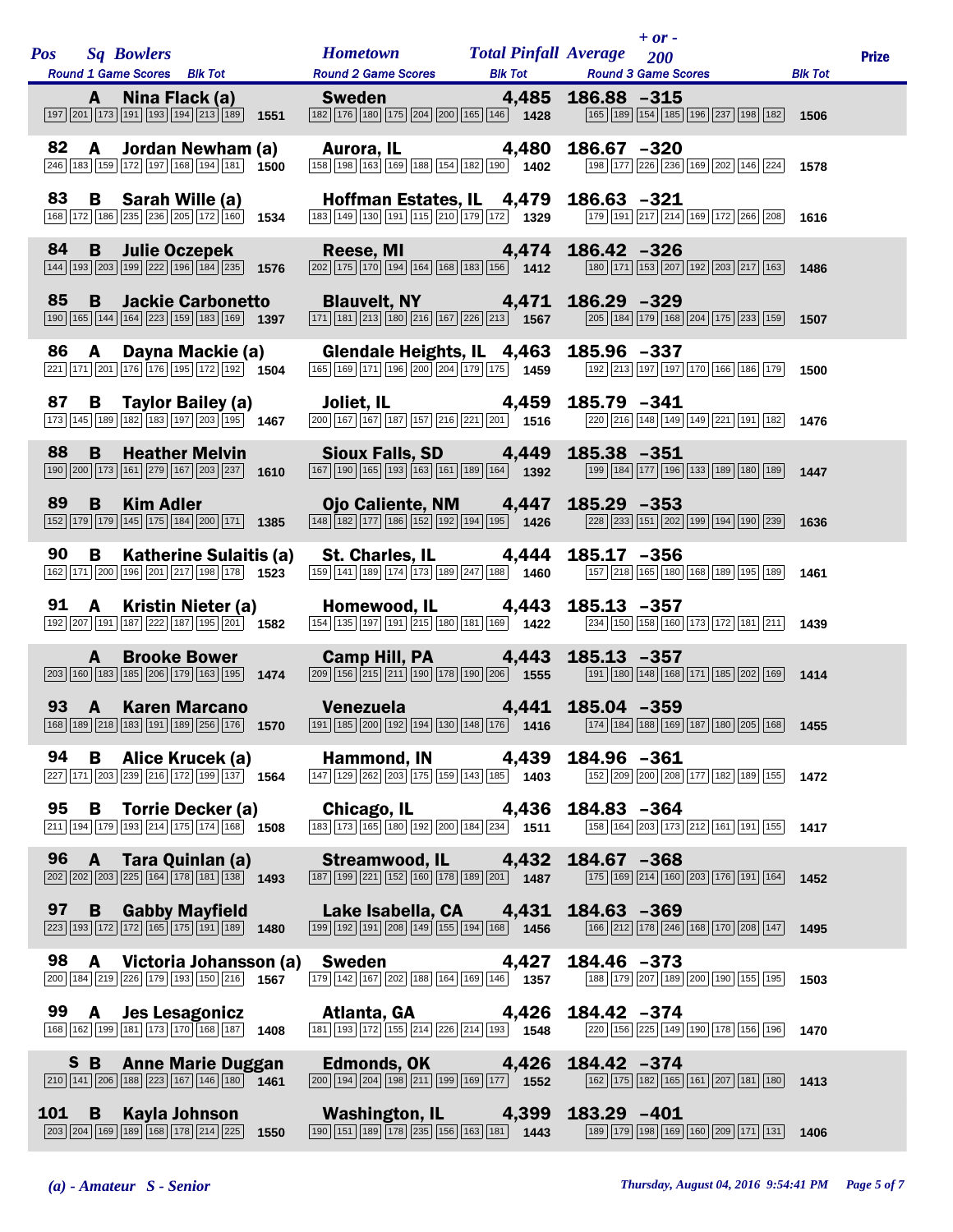| <b>Pos</b> |              | <b>Sq Bowlers</b><br>Round 1 Game Scores Blk Tot                                                                                                       | Hometown Total Pinfall Average 200<br>Round 2 Game Scores Blk Tot Round 3 Game Scores                                                                                                                                                                                                           |                | $+$ or -                                                                                                                    | <b>Blk Tot</b> | <b>Prize</b> |
|------------|--------------|--------------------------------------------------------------------------------------------------------------------------------------------------------|-------------------------------------------------------------------------------------------------------------------------------------------------------------------------------------------------------------------------------------------------------------------------------------------------|----------------|-----------------------------------------------------------------------------------------------------------------------------|----------------|--------------|
| 102        |              | A Linda Walbaum<br>198 207 165 190 165 173 232 177 1507                                                                                                | <b>Brighton, CO</b> 4,395 183.13 -405                                                                                                                                                                                                                                                           |                | 190 209 184 143 171 190 218 191 1496                                                                                        |                |              |
| 103        |              | <b>B</b> Lauren Pate<br>193 166 203 194 140 199 170 233 1498                                                                                           | Inver Grove Heights, MA386 182.75 -414<br>$\boxed{181}$ $\boxed{173}$ $\boxed{190}$ $\boxed{165}$ $\boxed{245}$ $\boxed{181}$ $\boxed{208}$ $\boxed{223}$ <b>1566</b>                                                                                                                           |                | $\boxed{192}$ $\boxed{132}$ $\boxed{199}$ $\boxed{171}$ $\boxed{174}$ $\boxed{136}$ $\boxed{165}$ $\boxed{153}$ <b>1322</b> |                |              |
| 104        |              | A Jerracah Heibel (a)<br>180 193 148 190 189 214 179 195 1488                                                                                          | Indianapolis, IN 4,383 182.63 -417<br>$\frac{1}{159}$ 214 166 158 138 139 177 142 1344                                                                                                                                                                                                          |                | $\boxed{213}\boxed{190}\boxed{183}\boxed{201}\boxed{222}\boxed{195}\boxed{167}\boxed{180}$                                  | 1551           |              |
| <b>105</b> | B            | Jessica Abel (a)<br>$\boxed{153}$ $\boxed{269}$ $\boxed{192}$ $\boxed{172}$ $\boxed{180}$ $\boxed{147}$ $\boxed{218}$ $\boxed{202}$ $\boxed{1533}$     | Rose Hill, KS   4,379   182.46 $-421$ $\frac{197}{183}$ $\frac{200}{171}$ $\frac{168}{168}$ 181   191   188   1479 $\frac{137}{177}$ $\frac{177}{172}$ 152                                                                                                                                      |                | $\boxed{137}$ $\boxed{177}$ $\boxed{177}$ $\boxed{152}$ $\boxed{189}$ $\boxed{175}$ $\boxed{198}$ $\boxed{162}$ <b>1367</b> |                |              |
| 106 A      |              | <b>Kalynn Carl</b><br>169 178 169 172 187 157 222 172 1426                                                                                             | Albany, NY 4,377<br>$\boxed{180}$ $\boxed{177}$ $\boxed{175}$ $\boxed{201}$ $\boxed{205}$ $\boxed{209}$ $\boxed{184}$ $\boxed{236}$ 1567                                                                                                                                                        | 182.38 -423    | 148 178 167 169 121 190 191 220 1384                                                                                        |                |              |
| 107        |              | <b>B</b> Crystal Resop<br>$\boxed{182}\boxed{143}\boxed{179}\boxed{155}\boxed{163}\boxed{158}\boxed{162}\boxed{173}$ 1315                              | $\overline{156}\overline{245}\overline{175}\overline{178}\overline{188}\overline{133}\overline{193}\overline{185}\overline{194}$ 1469                                                                                                                                                           |                | 229 221 175 172 203 186 182 209 1577                                                                                        |                |              |
| 108        |              | <b>B</b> Autumn Lee (a)<br>$\boxed{159}$ $\boxed{161}$ $\boxed{199}$ $\boxed{191}$ $\boxed{158}$ $\boxed{188}$ $\boxed{208}$ $\boxed{194}$ <b>1458</b> | Plainfield, IL 4,323 180.13 -477<br>$\boxed{137}$ $\boxed{216}$ $\boxed{158}$ $\boxed{144}$ $\boxed{204}$ $\boxed{157}$ $\boxed{203}$ $\boxed{200}$ $\boxed{1419}$                                                                                                                              |                | 213 177 175 197 156 147 178 203 1446                                                                                        |                |              |
| 109        | B            | <b>Mary Wells (a)</b><br>$\boxed{179}$ $\boxed{183}$ $\boxed{159}$ $\boxed{182}$ $\boxed{171}$ $\boxed{177}$ $\boxed{216}$ $\boxed{170}$ 1437          | Columbus, OH 4,311 179.63 -489<br>$\boxed{163}$ $\boxed{162}$ $\boxed{179}$ $\boxed{162}$ $\boxed{166}$ $\boxed{171}$ $\boxed{191}$ $\boxed{157}$ $\boxed{1351}$                                                                                                                                |                | 184 200 180 200 235 168 193 163 1523                                                                                        |                |              |
| 110        |              | <b>B</b> Katie Bishop (a)<br>$\boxed{206}$ 171 158 157 186 159 167 138 1342                                                                            | Westland, MI 4,305 179.38 -495<br>$\boxed{200}$ $\boxed{192}$ $\boxed{194}$ $\boxed{175}$ $\boxed{194}$ $\boxed{151}$ $\boxed{188}$ $\boxed{215}$ $\boxed{1509}$ $\boxed{139}$ $\boxed{224}$ $\boxed{191}$ $\boxed{194}$ $\boxed{209}$ $\boxed{207}$ $\boxed{147}$ $\boxed{143}$ $\boxed{1454}$ |                |                                                                                                                             |                |              |
| 111        |              | A Brianna Andrew (a)<br>$\boxed{199}$ $\boxed{191}$ $\boxed{158}$ $\boxed{170}$ $\boxed{172}$ $\boxed{191}$ $\boxed{157}$ $\boxed{184}$ $\boxed{1422}$ | Orland Park, IL 4,298 179.08 -502<br>$\boxed{189}$ $\boxed{152}$ $\boxed{195}$ $\boxed{194}$ $\boxed{190}$ $\boxed{152}$ $\boxed{188}$ $\boxed{196}$ $\boxed{1456}$                                                                                                                             |                | 207 171 180 181 186 159 180 156                                                                                             | 1420           |              |
| 112        | $\mathbf{A}$ | Tina Becke (a)<br>$\boxed{181}$ $\boxed{175}$ $\boxed{194}$ $\boxed{206}$ $\boxed{183}$ $\boxed{197}$ $\boxed{194}$ $\boxed{194}$ <b>1524</b>          | Carol Stream, IL 4,292 178.83 -508<br>$\boxed{180}$ $\boxed{179}$ $\boxed{159}$ $\boxed{179}$ $\boxed{138}$ $\boxed{166}$ $\boxed{172}$ $\boxed{178}$ $\boxed{1351}$                                                                                                                            |                | $\boxed{170}$ $\boxed{163}$ $\boxed{163}$ $\boxed{194}$ $\boxed{201}$ $\boxed{201}$ $\boxed{169}$ $\boxed{156}$ <b>1417</b> |                |              |
| <b>113</b> |              | <b>B</b> Samantha Kelly<br>$\boxed{181}$ $\boxed{197}$ $\boxed{138}$ $\boxed{167}$ $\boxed{188}$ $\boxed{201}$ $\boxed{167}$ $\boxed{148}$ 1387        | Waukesha, WI 4,286 178.58 -514<br>$\boxed{201}$ $\boxed{194}$ $\boxed{198}$ $\boxed{157}$ $\boxed{179}$ $\boxed{172}$ $\boxed{154}$ $\boxed{163}$ $\boxed{1418}$                                                                                                                                |                | $\boxed{211}$ 175 209 168 124 199 180 215 1481                                                                              |                |              |
|            |              | 114 A Celina Broderick                                                                                                                                 | Wallingford, CT 4,281 178.38 -519                                                                                                                                                                                                                                                               |                |                                                                                                                             |                |              |
| 115        | B            | <b>Cassandra Hoehnen</b><br>212 173 166 163 203 157 168 170 1412                                                                                       | Sussex, WI 4,275<br>$\boxed{157}$ $\boxed{179}$ $\boxed{197}$ $\boxed{190}$ $\boxed{194}$ $\boxed{197}$ $\boxed{221}$ $\boxed{180}$ (1515)                                                                                                                                                      | 178.13 -525    | $\boxed{177}$ 151 174 210 169 146 164 157 1348                                                                              |                |              |
|            |              | 116 A Sarah Muench<br>162 159 199 182 145 148 176 196 1367                                                                                             | Kewaskum, WI 4,261<br>$\frac{1}{2}$ 1389 170 166 187 164 187 184 184 1389                                                                                                                                                                                                                       | 177.54 -539    | 195 180 188 212 189 178 181 182                                                                                             | 1505           |              |
|            |              | 117S A Tish Johnson<br>200 168 169 169 134 169 168 144 1321                                                                                            | Colorado Springs, CO 4,251 177.13 -549<br>$\boxed{151}$ $\boxed{207}$ $\boxed{193}$ $\boxed{156}$ $\boxed{204}$ $\boxed{188}$ $\boxed{204}$ $\boxed{189}$ $\boxed{1492}$                                                                                                                        |                | $\boxed{147}$ $\boxed{179}$ $\boxed{213}$ $\boxed{164}$ $\boxed{165}$ $\boxed{179}$ $\boxed{190}$ $\boxed{201}$ <b>1438</b> |                |              |
| 118 A      |              | Tracy Bowlin (a)<br>167 169 197 172 176 191 204 196 1472                                                                                               | Atlanta, GA 4,230<br>$\boxed{189}$ $\boxed{190}$ $\boxed{210}$ $\boxed{160}$ $\boxed{157}$ $\boxed{137}$ $\boxed{169}$ $\boxed{179}$ $\boxed{1391}$                                                                                                                                             | $176.25 - 570$ | 184 172 167 182 195 168 155 144 1367                                                                                        |                |              |
| 119S A     |              | 178 165 189 169 245 186 167 190 1489                                                                                                                   | Michelle Bowden-CalhouFlossmoor, IL 4,227<br>$\boxed{179}$ $\boxed{172}$ $\boxed{165}$ $\boxed{174}$ $\boxed{181}$ $\boxed{183}$ $\boxed{210}$ $\boxed{170}$ <b>1434</b>                                                                                                                        | $176.13 - 573$ | 164 143 165 162 213 135 154 168 1304                                                                                        |                |              |
| 120S A     |              | <b>Debbie Ayers</b><br>$\boxed{174}\boxed{171}\boxed{202}\boxed{175}\boxed{155}\boxed{206}\boxed{201}\boxed{196}$ 1480                                 | La Mesa, CA 4,224 176.00 -576<br>$\boxed{168}\boxed{182}\boxed{171}\boxed{165}\boxed{157}\boxed{168}\boxed{172}\boxed{168}$ 1351                                                                                                                                                                |                | 156 202 178 191 159 186 188 133                                                                                             | 1393           |              |
|            |              | A Alexa Wasmund (a)<br>$\boxed{194}$ $\boxed{178}$ $\boxed{170}$ $\boxed{153}$ $\boxed{206}$ $\boxed{168}$ $\boxed{193}$ $\boxed{153}$ $\boxed{1415}$  | Red Wing, MN 4,224 176.00 -576<br>$\boxed{169}$ $\boxed{224}$ $\boxed{173}$ $\boxed{213}$ $\boxed{169}$ $\boxed{176}$ $\boxed{164}$ $\boxed{167}$ 1455                                                                                                                                          |                | 180 168 177 203 184 151 147 144 1354                                                                                        |                |              |
| 122        | B            | Nicole Rodak (a)<br>162 147 146 147 189 182 184 194 1351                                                                                               | Chicago, IL 4,212 175.50 -588<br>$\overline{184}$ 164 200 166 153 181 221 224 1493                                                                                                                                                                                                              |                | 128 164 180 166 190 180 185 175                                                                                             | 1368           |              |